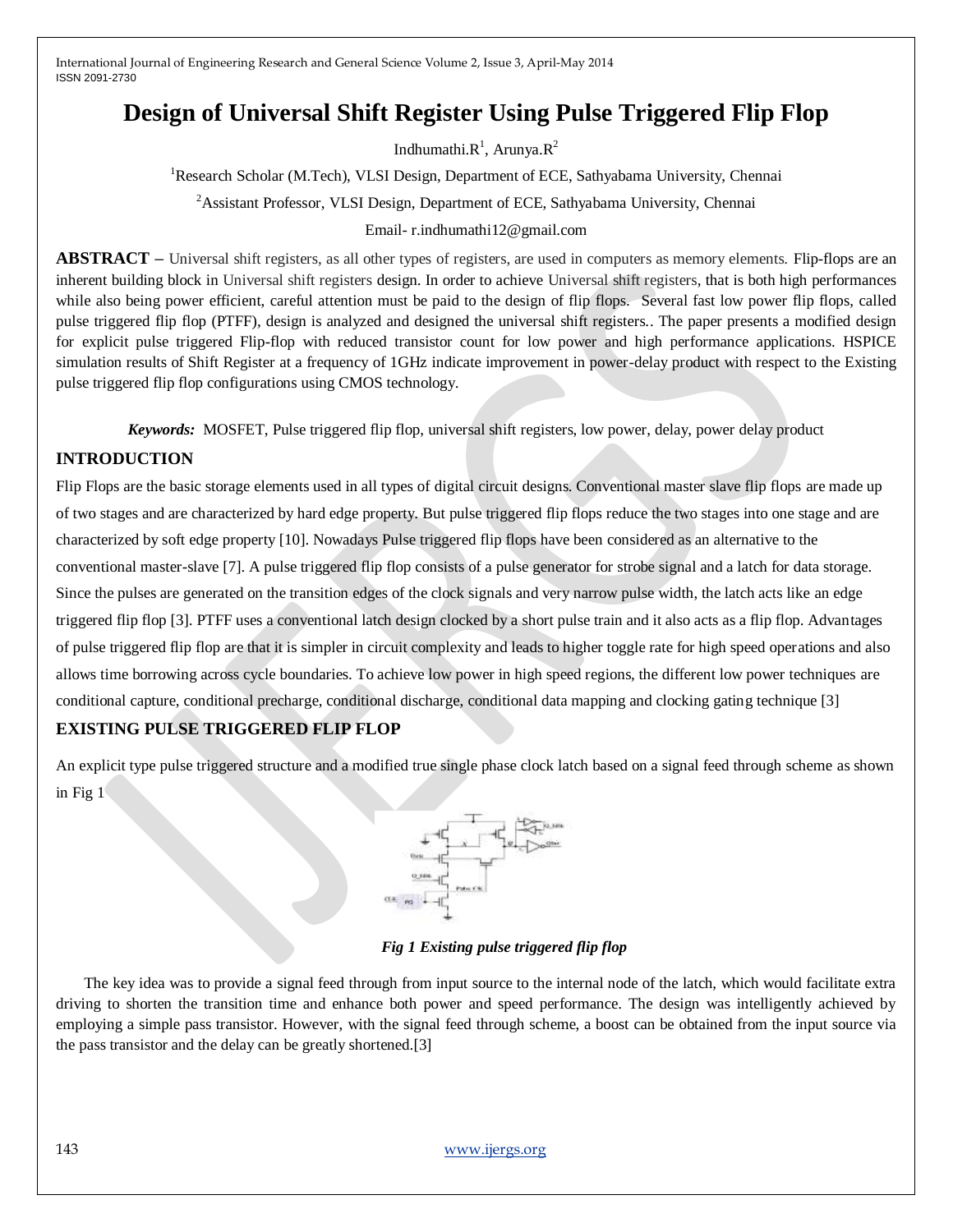International Journal of Engineering Research and General Science Volume 2, Issue 3, April-May 2014 ISSN 2091-2730

# **PROPOSED PULSE TRIGGERED FLIP FLOP**

The proposed system is designed with signal feed through scheme without feedback circuits that is only capable of designing the sequential circuits that does not have feedback operation as shown in Fig.2. Added to the pass transistor in the existing system, a pMOS transistor is used controlled by clock signal to reduce power



*Fig 2 Proposed Pulse Triggered Flip Flop*

#### **UNIVERSAL SHIFT REGISTER**

A universal shift register is an integrated logic circuit that can transfer data in three different modes designed using pulse triggered flip flop as shown in the Fig 3. Like a parallel register it can load and transmit data in parallel.Like shift registers it can load and transmit data in serial fashions, through left shifts or right shifts. In addition, the universal shift register can combine the capabilities of both parallel and shift registers to accomplish tasks that neither basic type of register can perform on its own.



*Fig 3: Universal Shift Register*

For instance, on a particular job a universal register can load data in series and then transmit/output data in parallel. Universal shift registers, as all other types of registers, are used in computers as memory elements.[11] Although other types of memory devices are used for the efficient storage of very large volume of data, from a digital system perspective when we say computer memory we mean registers. In fact, all the operations in a digital system are performed on registers. Examples of such operations include multiplication, division, and data transfer. Due to increasing demand of battery operated portable handheld electronic devices like laptops, palmtops and wireless communication systems (personal digital assistants and personal communicators) the focus of the VLSI industry has been shifted towards low power and high performance circuits. Flip-flops and latches are the basic sequential elements used for realizing digital systems like Universal shift Register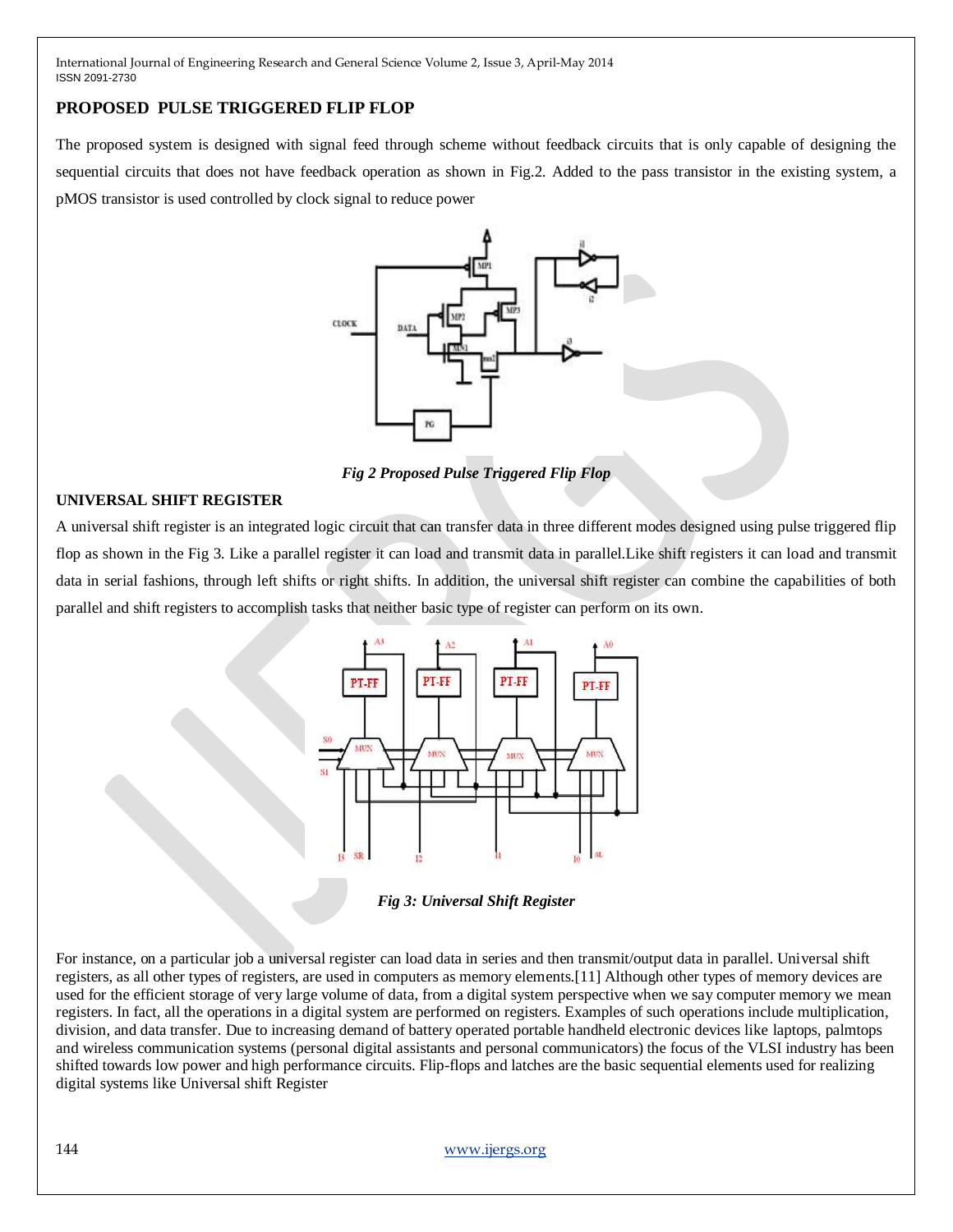## **PERFORMANCE ANALYSIS**

In CMOS design, analysis of the average power, delay and power delay product of the ExistingPulse Triggered Flip Flop based universal shift register using 130nm technology is shown in Table.1.

#### **Table 1 Universal Shift Register Using Existing Pulse Triggered Flip Flop In 130nm Technology**

|                  | <b>PULSE TRIGGERED FLIP FLOP</b> |                                   |                                              |  |
|------------------|----------------------------------|-----------------------------------|----------------------------------------------|--|
| <b>DESIGN</b>    | <b>POWER</b><br>$(\mu W)$        | <b>DELAY</b><br>(p <sub>S</sub> ) | <b>POWER DELAY</b><br><b>PRODUCT</b><br>(fJ) |  |
|                  |                                  | 113.70                            | 77.816                                       |  |
| <b>UNIVERSAL</b> |                                  | 119.38                            | 81.703                                       |  |
| <b>SHIFT</b>     | 684.4                            | 119.09                            | 81.505                                       |  |
| <b>REGISTER</b>  |                                  | 111.75                            | 76.481                                       |  |

In CMOS design, analysis of average power, delay and power delay product of the Existing Pulse Triggered Flip Flop based Universal shift register using 22nm technology is shown in Table 2.

#### **Table 2 Universal Shift Register Using Existing Pulse Triggered Flip Flop In 22nm Technology**

|                  | <b>PULSE TRIGGERED FLIP FLOP</b> |                   |                |  |  |
|------------------|----------------------------------|-------------------|----------------|--|--|
|                  |                                  |                   | <b>POWER</b>   |  |  |
|                  | <b>POWER</b>                     | <b>DELAY</b>      | <b>DELAY</b>   |  |  |
| <b>DESIGN</b>    | $(\mu W)$                        | (p <sub>S</sub> ) | <b>PRODUCT</b> |  |  |
|                  |                                  |                   | (fJ)           |  |  |
|                  |                                  | 14.399            | 0.1938         |  |  |
| <b>UNIVERSAL</b> |                                  | 14.825            | 0.1995         |  |  |
| <b>SHIFT</b>     | 13.46                            | 15.089            | 0.2030         |  |  |
| <b>REGISTER</b>  |                                  | 13.839            | 0.1862         |  |  |

In CMOS design, analysis of the average power, delay and power delay product of the existing Pulse Triggered Flip Flop based Universal shift register using 16nm technology is shown in Table 3.

## **Table 3 Universal Shift Register Using Existing Pulse Triggered Flip Flop In 16nm Technology**

|                  | <b>PULSE TRIGGERED FLIP FLOP</b> |                   |                |  |  |
|------------------|----------------------------------|-------------------|----------------|--|--|
|                  |                                  |                   | <b>POWER</b>   |  |  |
|                  | <b>POWER</b>                     | <b>DELAY</b>      | <b>DELAY</b>   |  |  |
| <b>DESIGN</b>    | $(\mu W)$                        | (p <sub>S</sub> ) | <b>PRODUCT</b> |  |  |
|                  |                                  |                   | (fJ)           |  |  |
|                  |                                  | 10.699            | 0.0069         |  |  |
| <b>UNIVERSAL</b> |                                  | 12.012            | 0.0077         |  |  |
| <b>SHIFT</b>     | 6.473                            | 13.416            | 0.0086         |  |  |
| <b>REGISTER</b>  |                                  | 12.239            | 0.0079         |  |  |

#### **CONCLUSION**

The pulse triggered flip flop based on signal feed through scheme is used to design universal shift registers. The universal shift registers are designed using existing and proposed pulse triggered flip flop using CMOS design with nanometer Technology to achieve low power, less delay and power delay product